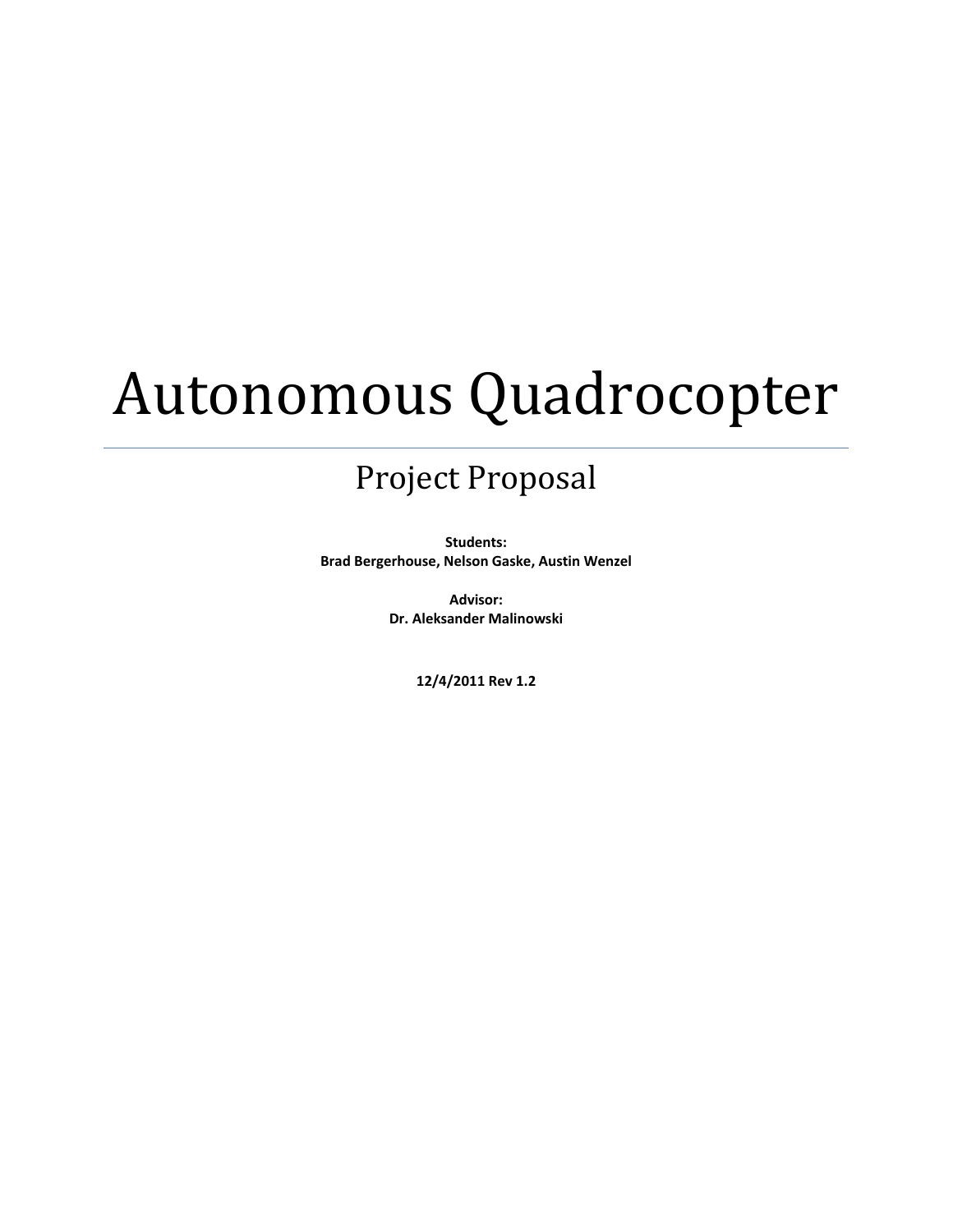## PROJECT SUMMARY

The autonomous quadrocopter project is a project designed to implement navigational controls hi chase on a quadrocopter platform using minimal sensor input. The project will consist of obstacle detection using image processing, navigation using detected obstacles in conjunction with IR range-finders, and wireless communications with a base station. The quadrocopter will then be programmed to autonomously navigate through a narrow passage, avoiding walls and obstacles.

# GOALS

- To develop a quadrocopter platform
- Autonomously navigate through narrow passages using onboard and stationary sensors
- Avoid obstacles using video and other sensor feedback
- Implement backup fly-by-wire controls for safety and testing

#### BLOCK DIAGRAM AND FUNCTIONAL DESCRIPTION



#### **Fig 1.1 System Block Diagram**

The quadrocopter consists of the following subsystems:

- XAircraft X650 quadrocopter platform with onboard flight control, ESC's and motors
- Beagleboard for onboard processing and control
- 5MP camera for obstacle avoidance
- Wireless communication to PC for safety
- $\bullet$  IR distance sensors and octal ADC with  $I^2C$  interface
- Accelerometer with  $I^2C$  interface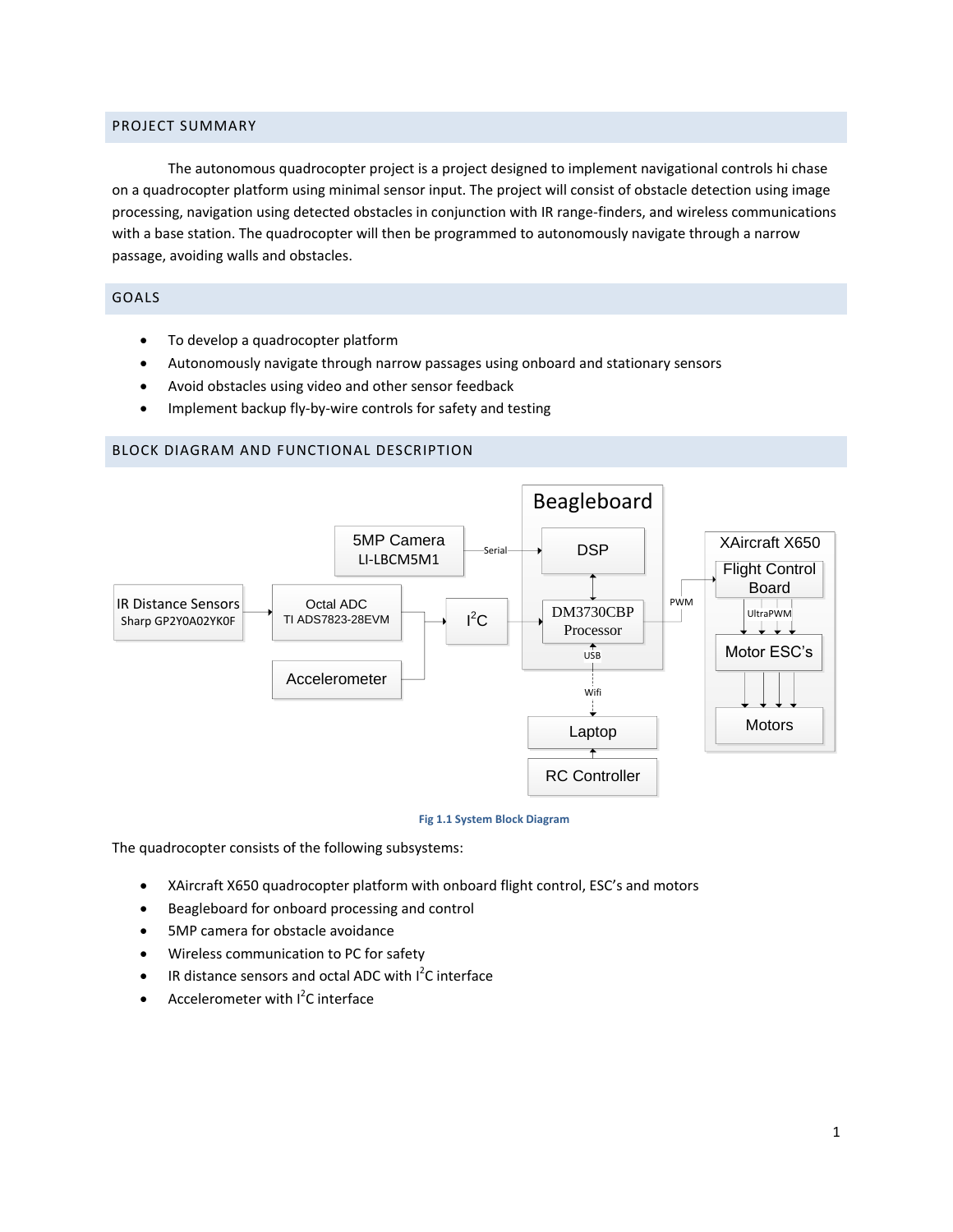The system functions as follows:

The Beagleboard will be attached to the quadrocopter and will perform the following functions:

- Video processing
- Sensor processing
- Movement controls
- Wireless Communication

The process flow for processing the sensors will be as follows:

- 1. The DSP will process camera input as it comes in
- 2. DSP information is output to the  $\mu$ C
- 3. Distance information is brought into the  $\mu$ C over  $I^2C$
- 4. Control parameters determined by  $\mu$ C
- 5. Control parameters output to the X650 flight controller

# MODES OF OPERATION

- Parked (off)
- Take off
- Landing
- Hovering

#### SENSORS

The sensors used for this project include:

- IR distance sensors (Sharp GP2Y0A02YK0F)
- 5MP camera (LI-LBCM5M1)
- Accelerometer

# IR DISTANCE SENSORS

There will six IR distance sensors onboard, one in each of the  $+/- x$ , y, z dimensions. The sensors output an analog voltage based upon how far they are from an obstacle (between 7 and 60 inches). To interface these sensors with the Beagleboard, an octal ADC module (TI ADS7823-28EVM) will be used that will communicate over an I<sup>2</sup>C bus that is shared with the accelerometer.

# CAMERA

The camera will be positioned on the platform directly attached to the Beagleboard pointing forward. The camera plugs directly into a socket on the Beagleboard and communicates over a serial protocol. The DSP chip will be responsible for processing all camera input.

- Fly towards a specified relative coordinate in line of sight without obstacles, turning while moving
- Fly towards a specified coordinate, turning in place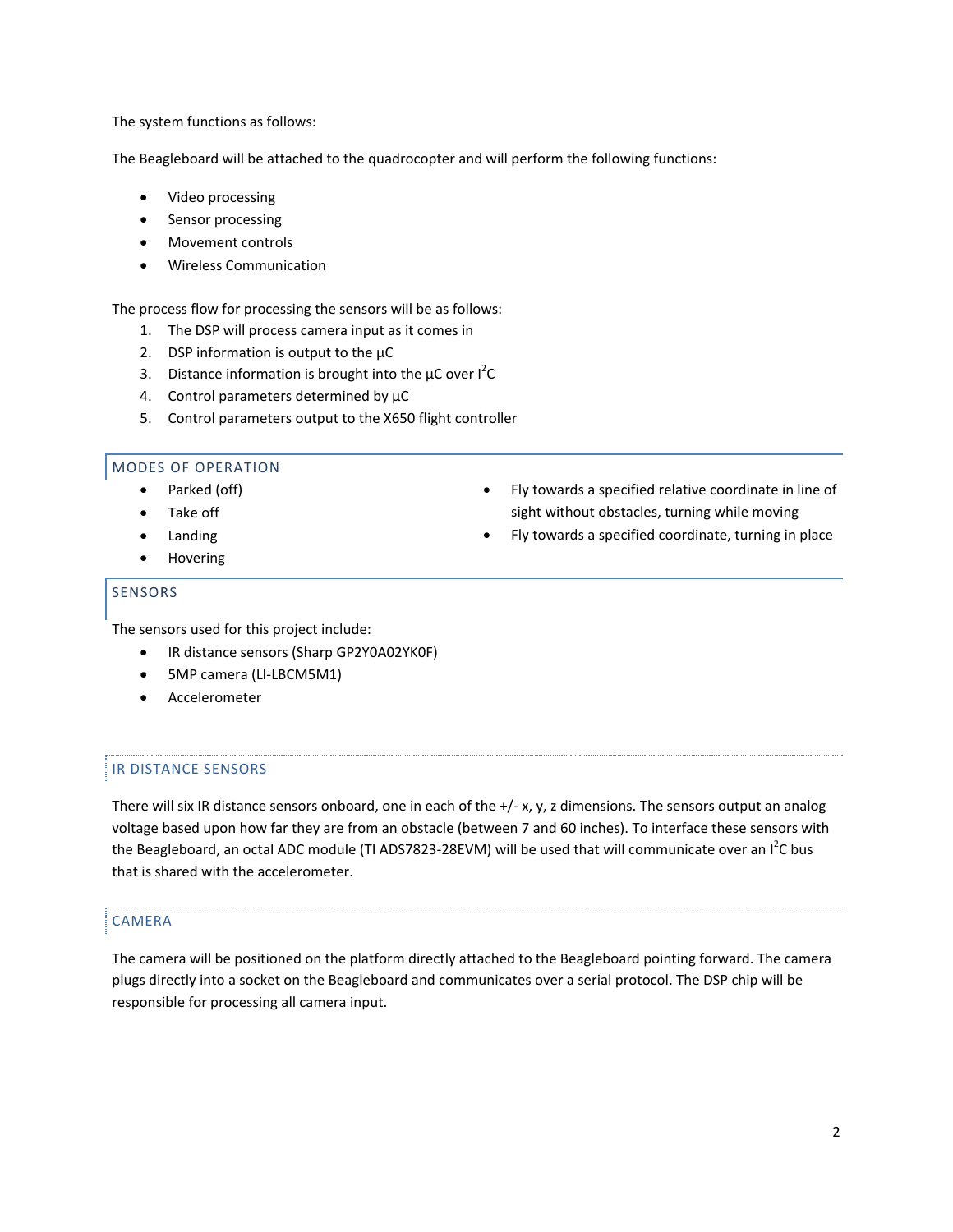# ACCELEROMETER

An accelerometer will be mounted near the platforms gyroscope to aid in navigation. It will communicate over I<sup>2</sup>C and will be processed on the  $\mu$ C.

#### PERFORMANCE REQUIREMENTS

#### DSP AND IMAGE PROCESSING Canny edge detection Corner detection using Hough transform Image capture rate >10Hz Image processing time <40ms Image processing rate > 10 FPS Image size of 640x480 PLATFORM CONTROL OUTPUTS Update rate faster than 10Hz Sensor propagation time <100ms Avoid obstacles closer than 1m Maintain constant altitude when necessary Turning radius < 1m while moving Maintain position and altitude within .1m Maintain approx. walking speed during flight DISTANCE SENSORS 6 sensors in Euclidian directions Capture rate >100Hz Minimum distance of 20cm Effective range of 150cm Precision to 10cm WIRELESS COMMUNICATION 802.11bg UDP transmission Timeout detection of 250ms Accurate reception of 100 commands/sec when applicable

DETAILED EQUIPMENT LIST

New Project Equipment:

- XAircraft X650 Quadrocopter Platform
- BeagleBoard xM
- Leopard Imaging 5MP Camera
- Belkin Wireless G USB card
- PC with Joystick
- IR distance sensors (Sharp GP2Y0A02YK0F)
- Octal ADC TI ADS7823-28EVM
- TI Logic Level Converter (1.8V to 5V)
- Accelerometer/Telemetry Sensor
- Batteries (A123 cells or TBD)

Bench Equipment:

- **EQ-2690** Tektronix TDS 2024B Oscilloscope
- **EQ-2385** Agilent E3630A DC Bench supply
- **EQ-2140** Fluke 45 DMM
- **EQ-2700** Agilent 33220A Waveform Generator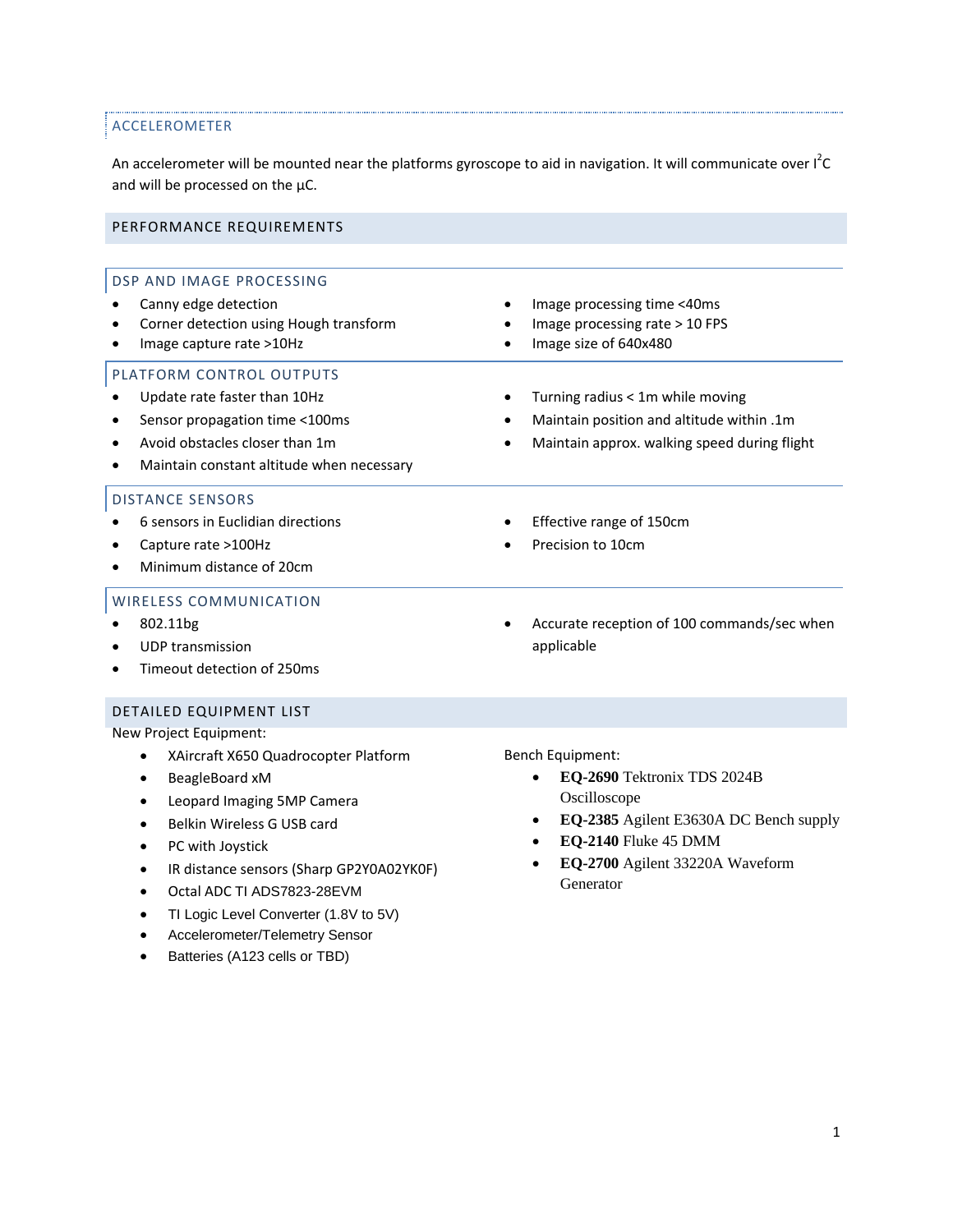#### WORK COMPLETED

We decided upon the platform, sensors, and BeagleBoard. Components for the project were researched heavily before decisions were made for purchasing items. The BeagleBoard environment was established including wireless communications, camera header drivers, and native software development environment. In addition, we demonstrated an ability to manipulate joystick information which will be useful later on. Initial test were run on an in stock version of the IR distance sensors to ensure effective ranging and accuracy.

#### SCHEDULE

The Gantt chart below describes the approximate schedule of work and events to occur in the remaining fall and spring semesters. Each individual is represented by a color on the chart, with multicolor bars indicating multiple individuals working on a part together.